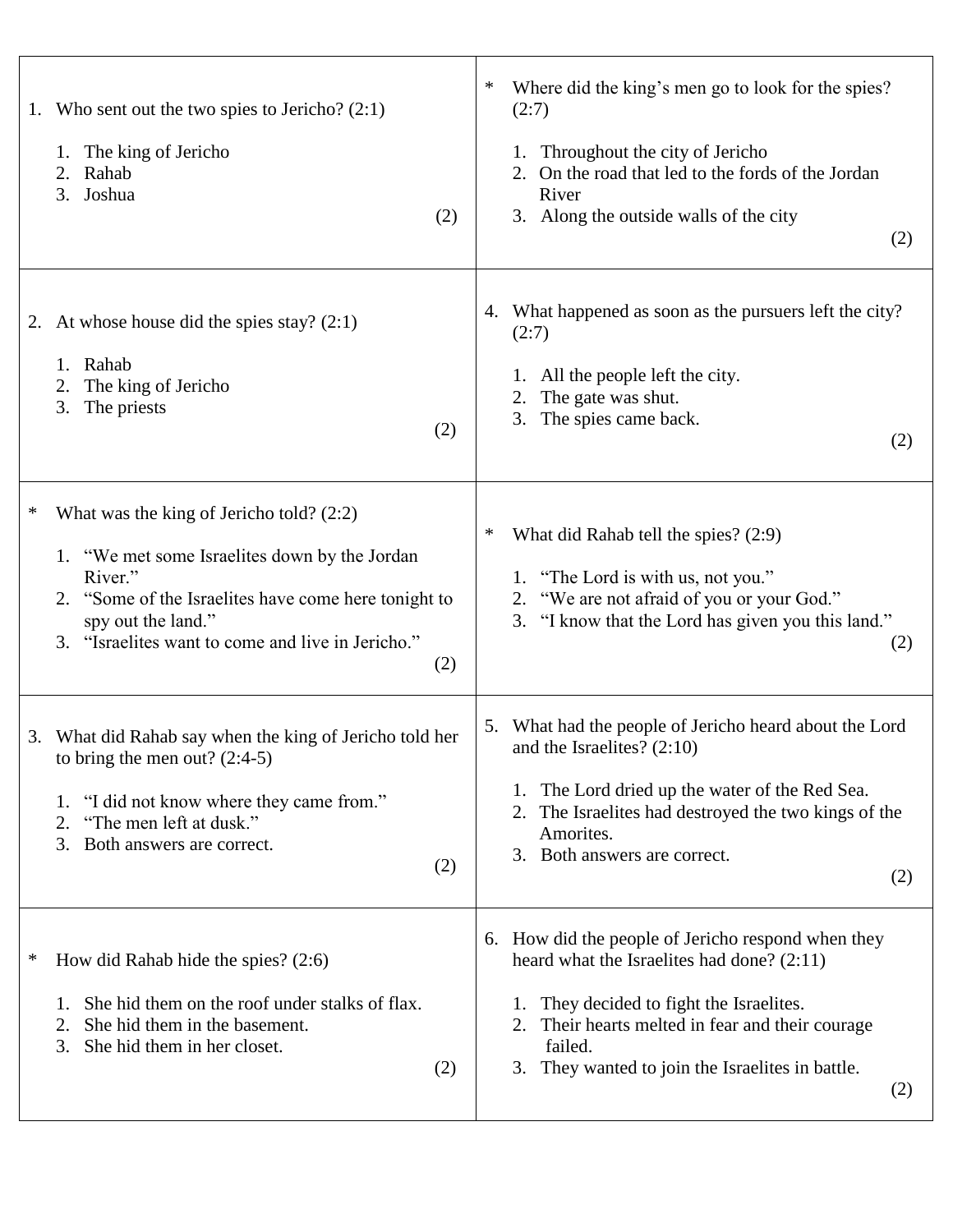| Where did the king's men go to look for the spies?<br>∗<br>(2:7)<br>1. Throughout the city of Jericho<br>2. On the road that led to the fords of the Jordan<br><b>River</b><br>3. Along the outside walls of the city<br>(2)                                                    | 1. Who sent out the two spies to Jericho? $(2:1)$<br>1. The king of Jericho<br>Rahab<br>3. Joshua<br>(2)                                                                                                                                              |
|---------------------------------------------------------------------------------------------------------------------------------------------------------------------------------------------------------------------------------------------------------------------------------|-------------------------------------------------------------------------------------------------------------------------------------------------------------------------------------------------------------------------------------------------------|
| 4. What happened as soon as the pursuers left the city?<br>(2:7)<br>1. All the people left the city.<br>The gate was shut.<br>2.<br>The spies came back.<br>3.<br>(2)                                                                                                           | 2. At whose house did the spies stay? $(2:1)$<br>Rahab<br>1.<br>The king of Jericho<br>The priests<br>3.<br>(2)                                                                                                                                       |
| What did Rahab tell the spies? (2:9)<br>∗<br>"The Lord is with us, not you."<br>1.<br>"We are not afraid of you or your God."<br>2.<br>"I know that the Lord has given you this land."<br>3.<br>(2)                                                                             | ∗<br>What was the king of Jericho told? $(2:2)$<br>1. "We met some Israelites down by the Jordan<br>River."<br>2. "Some of the Israelites have come here tonight<br>to spy out the land."<br>3. "Israelites want to come and live in Jericho."<br>(2) |
| What had the people of Jericho heard about the Lord<br>5.<br>and the Israelites? $(2:10)$<br>The Lord dried up the water of the Red Sea.<br>1.<br>The Israelites had destroyed the two kings of the<br>2.<br>Amorites.<br>3. Both answers are correct.<br>(2)                   | 3. What did Rahab say when the king of Jericho told her<br>to bring the men out? $(2:4-5)$<br>"I did not know where they came from."<br>"The men left at dusk."<br>2.<br>3. Both answers are correct.<br>(2)                                          |
| How did the people of Jericho respond when they<br>6.<br>heard what the Israelites had done? (2:11)<br>They decided to fight the Israelites.<br>1.<br>2. Their hearts melted in fear and their courage<br>failed.<br>They wanted to join the Israelites in battle.<br>3.<br>(2) | How did Rahab hide the spies? $(2:6)$<br>∗<br>She hid them on the roof under stalks of flax.<br>She hid them in the basement.<br>2.<br>She hid them in her closet.<br>3.<br>(2)                                                                       |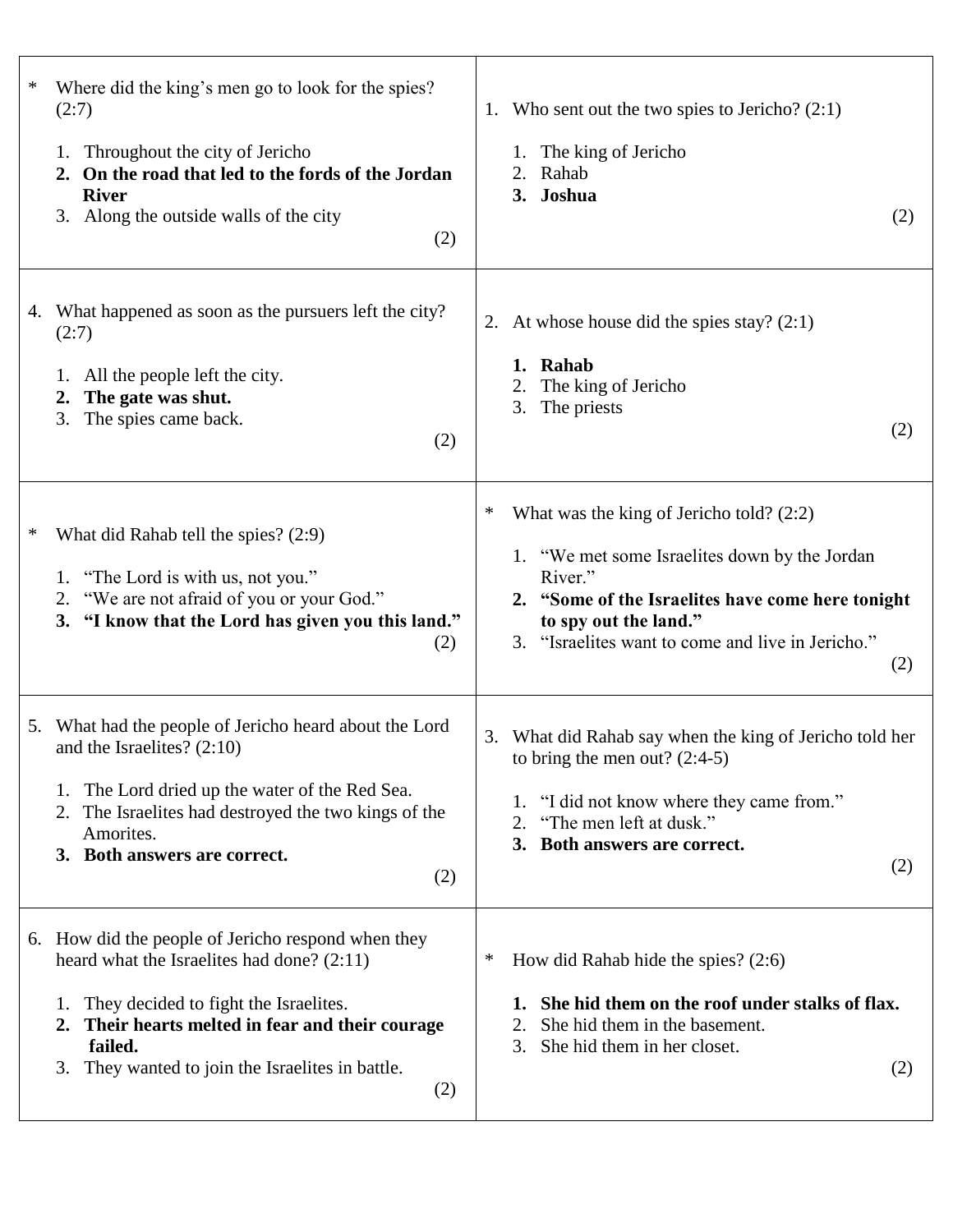|   | 7. What did Rahab say about the Israelites' God? (2:11)<br>1. "The Lord your God is God in heaven above and<br>on the earth below."<br>2. "You God is not as powerful as our gods."<br>3. "We are not afraid of your God."<br>(2)                                            | 10. What did the spies tell Joshua? (2:23-24)<br>1. Everything that happened<br>2. That the Lord had given the whole land into the<br>Israelites' hands<br>3. Both answers are correct.<br>(2)                                                                                                                     |
|---|------------------------------------------------------------------------------------------------------------------------------------------------------------------------------------------------------------------------------------------------------------------------------|--------------------------------------------------------------------------------------------------------------------------------------------------------------------------------------------------------------------------------------------------------------------------------------------------------------------|
| ∗ | What did Rahab ask the spies to do for her and her<br>family? $(2:12-13)$<br>1. Let her and her family leave with them.<br>Help her and her family kill the king of Jericho.<br>2.<br>Give her a sign that they would spare the lives of<br>3.<br>her and her family.<br>(2) | $\ast$<br>Finish this verse: "Then Peter began to speak: "I now<br>realize how true it is that God does not show<br>favoritism but accepts from every nation the one<br>who" (Acts 10:34-35)<br>1. " fears him and does what is right."<br>2. "follows all his commands."<br>3. " listens to what he says."<br>(2) |
| ∗ | How did the spies escape? $(2:15)$<br>1. Rahab let them down by a rope through the<br>window.<br>2. Rahab showed them a secret tunnel.<br>Rahab left the city with the spies hidden in her<br>3.<br>wagon.<br>(2)                                                            |                                                                                                                                                                                                                                                                                                                    |
|   | 8. How long did Rahab say for the spies to hide in the<br>hills? $(2:16)$<br>Two days<br>1.<br>Three days<br>2.<br>3. Four days<br>(2)                                                                                                                                       |                                                                                                                                                                                                                                                                                                                    |
|   | 9. What did the spies tell Rahab to tie in the window of<br>her house? $(2:17-18)$<br>1. A purple flag<br>2. A green banner<br>3. A scarlet cord<br>(2)                                                                                                                      |                                                                                                                                                                                                                                                                                                                    |